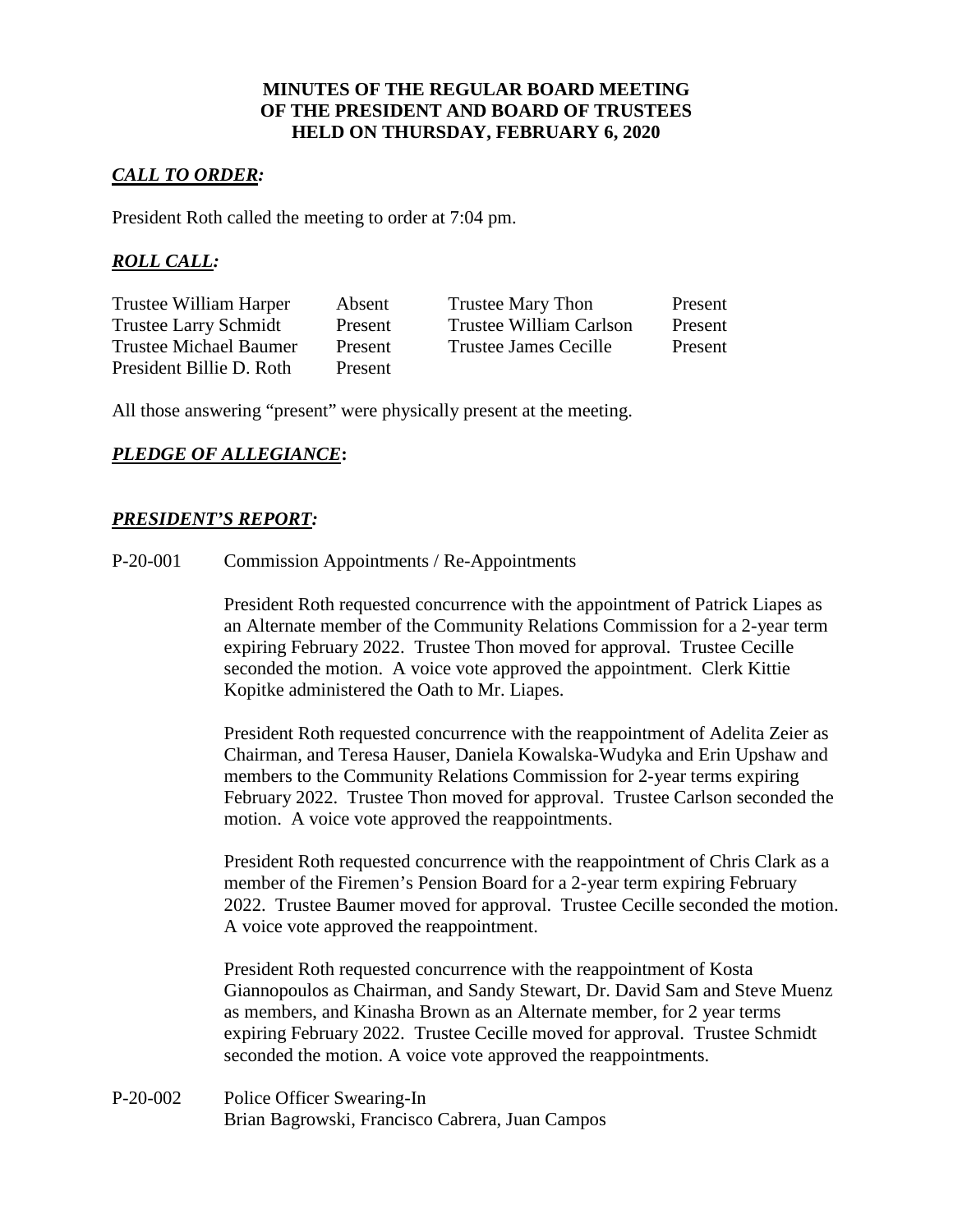# *RECESS:*

Trustee Baumer moved to recess the Board Meeting to allow for photos. Trustee Cecille seconded the motion. A voice vote approved the recess. The Village Board recessed their meeting at 7:19 p.m.

## *RECONVENE MEETING:*

The Village Board reconvened their meeting at 7:32 p.m.

## *ROLL CALL:*

| Trustee William Harper       | Absent  | Trustee Mary Thon       | Present |
|------------------------------|---------|-------------------------|---------|
| <b>Trustee Larry Schmidt</b> | Present | Trustee William Carlson | Present |
| Trustee Michael Baumer       | Present | Trustee James Cecille   | Present |
| President Billie D. Roth     | Present |                         |         |

All those answering "present" were physically present at the meeting.

### *VILLAGE MANAGER'S REPORT:*

Village Manager Sharon Caddigan noted the recent blood drive held on January  $22<sup>nd</sup>$ ; the Blood Commission had 61 potential donors with 46 units collected, and 4 units of double red cells collected. The Commission was pleased with their new location at the Police Department training room. The next blood drive is April  $22<sup>nd</sup>$ .

Ms. Caddigan and Fire Chief Chris Clark presented the Village with the "Storm Ready Community" sign that was awarded to the Village by the National Weather Service.

### *APPROVAL OF AGENDA:*

Request the Board approve the February 6, 2020 Agenda as presented. Trustee Carlson moved for approval. Trustee Baumer seconded the motion. A voice vote approved the Agenda as presented.

### *APPROVAL OF THE MINUTES:*

Request the Board approve the Minutes of the Regular Board Meeting of January 16, 2020 as presented. Trustee Cecille moved for approval. Trustee Schmidt seconded the motion. A voice vote approved the Minutes as presented.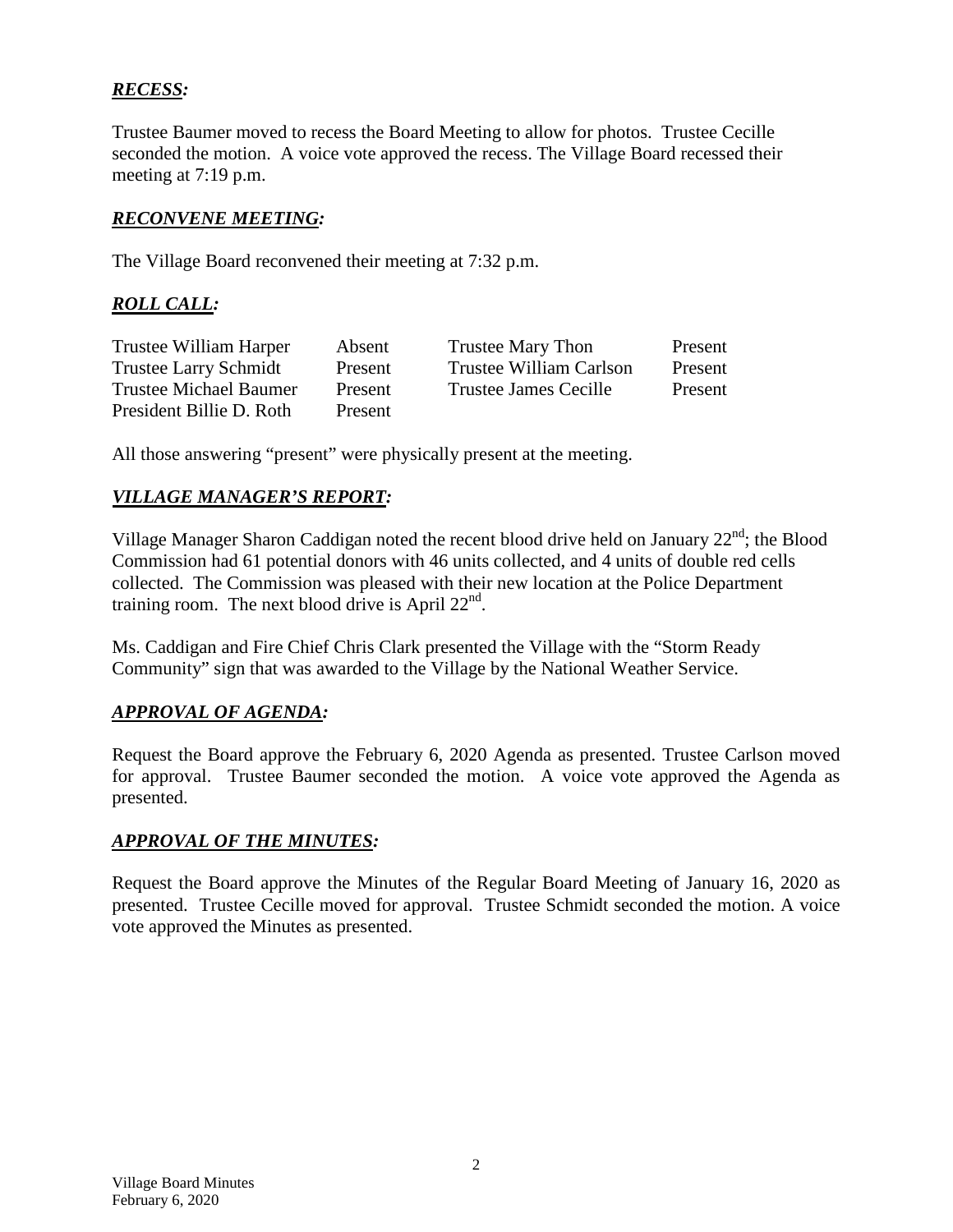# *COMMUNITY DEVELOPMENT – Trustee Carlson/Trustee Harper*

### A-20-001 Ordinance – Special Use Permit / May's Streamwood 2

Request the Board approve an Ordinance entitled "AN ORDINANCE GRANTING A SPECIAL USE PERMIT TO ALLOW FOR THE OPERATION OF A RESTAURANT WITH THE SERVICE OF ALCOHOLIC BEVERAGES IN A C-3 HIGHWAY COMMERCIAL DISTRICT LOCATED AT 1010 S. BARRINGTON ROAD." This Ordinance approves a Special Use for the sale of alcohol in a restaurant.

Trustee Carlson presented the Ordinance for second reading and moved for approval. Trustee Baumer seconded the motion. ROLL CALL:

| Trustee Thon           | Aye | Trustee Schmidt       | Aye    |
|------------------------|-----|-----------------------|--------|
| <b>Trustee Carlson</b> | Aye | <b>Trustee Baumer</b> | Aye    |
| <b>Trustee Cecille</b> | Aye | <b>Trustee Harper</b> | Absent |

Motion carried. CORDINANCE 2020-1

### A-20-011 Motion – Waiver of Locational Restrictions / 190 N. Barrington Road / Fiesta Del Mar

Request the Board approve a Motion to renew the Waiver of Locational Restrictions to permit live entertainment at an existing restaurant bar with the service of alcoholic beverages for Supermercado Fiesta Mexicana Inc., dba Fiesta Del Mar Restaurant, 190 N. Barrington Road.

This Motion renews the Waiver of Locational Restrictions for live entertainment. Fiesta Del Mar was originally granted a waiver of locational restrictions in 2017, but it must be renewed annually.

Trustee Carlson presented the Motion and moved for approval. Trustee Schmidt seconded the motion. Community Development Director John Peterson stated the live entertainment waiver needs to be renewed annually. Fiesta del Mar Restaurant submitted their paperwork showing food sales of 81%, well above the required 35% ratio. The Police Department review notes a total of four calls, and none were related to the live entertainment. Mr. Peterson noted the conditions that were established with the initial waiver as follows:

- 1. Live entertainment shall cease one hour prior to closing time;
- 2. No changes shall be made to the interior or exterior site plans unless prior approval is granted by the Community Development Director or designee;
- 3. Proper permits and licenses shall be posted and maintained;
- 4. Food service sales shall be maintained at a minimum of 35% of the business's gross receipts;
- 5. No more than four (4) total days of live entertainment per week, as designated on the entertainment schedule, shall be offered;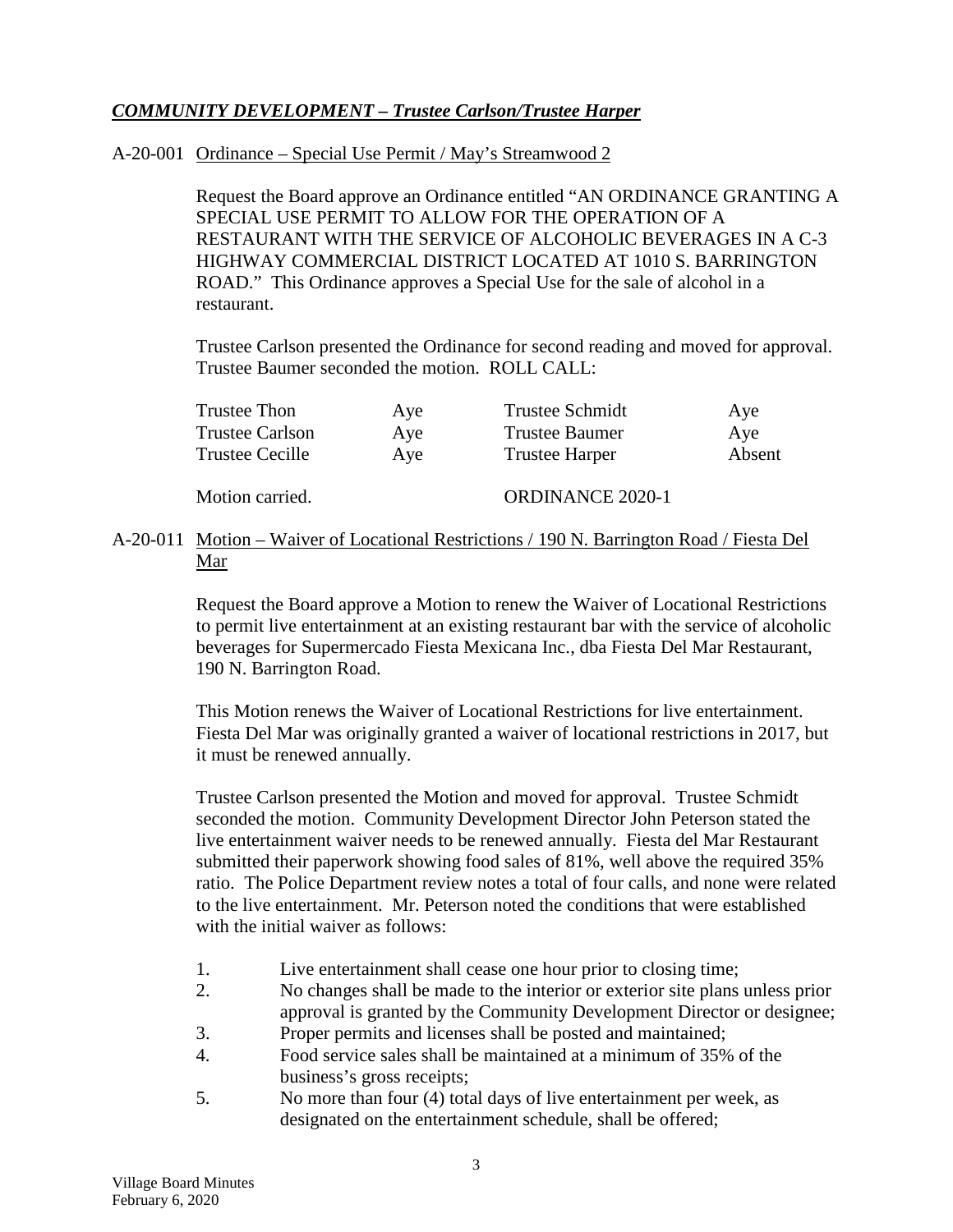- 6. No other special events shall be offered unless approved by, and proper notice given to, the Village, at least one (1) week prior to the event, and said event shall count toward the maximum number of days of entertainment allowed; and
- 7. Two (2) security officers shall be present whenever karaoke or live entertainment is provided.

Fiesta Del Mar Owner Victor Soberanis was present for questions. ROLL CALL:

| <b>Trustee Schmidt</b> | Aye    | <b>Trustee Carlson</b> | Aye |
|------------------------|--------|------------------------|-----|
| <b>Trustee Baumer</b>  | Aye    | Trustee Cecille        | Aye |
| <b>Trustee Harper</b>  | Absent | Trustee Thon           | Aye |

Motion carried.

### *PUBLIC SAFETY - Trustee Harper/Trustee Carlson*

#### A-20-012 Ordinance – Special Use Permit / Chili's

Request the Board approve an Ordinance entitled "AN ORDINANCE GRANTING A SPECIAL USE PERMIT TO ALLOW FOR THE OPERATION OF A RESTAURANT WITH THE SERVICE OF ALCOHOLIC BEVERAGES IN A C-3 PUD COMMERCIAL DISTRICT 1041 S. SUTTON ROAD." This Ordinance approves a Special Use Permit to allow the service of alcoholic beverages at a restaurant, Chili's Grill & Bar, at 1041 S. Sutton Road.

Trustee Carlson presented the Ordinance for first reading. Community Development Director John Peterson stated a change in corporate ownership requires a new special use permit to be obtained. Brinker Corporation was the original corporate owner when Chili's opened in 2004. It sold the interest to a franchisee in 2007, and is now re-acquiring the restaurant from the franchisee. The Planning and Zoning Board heard this petition and recommended in favor of the special use with the condition that the interior floor plan (original from 2004) remain substantially the same. Staff concurs with the recommendation. Paul Tanzillo, attorney for Brinker Corporation, was present for questions. He asked the Board to consider waiving the first reading for the Ordinance.

Trustee Carlson moved to waive the first reading. Trustee Baumer seconded the motion. ROLL CALL:

| <b>Trustee Carlson</b> | Aye | Trustee Baumer         | Aye    |
|------------------------|-----|------------------------|--------|
| Trustee Cecille        | Aye | <b>Trustee Harper</b>  | Absent |
| Trustee Thon           | Aye | <b>Trustee Schmidt</b> | Aye    |

Motion carried.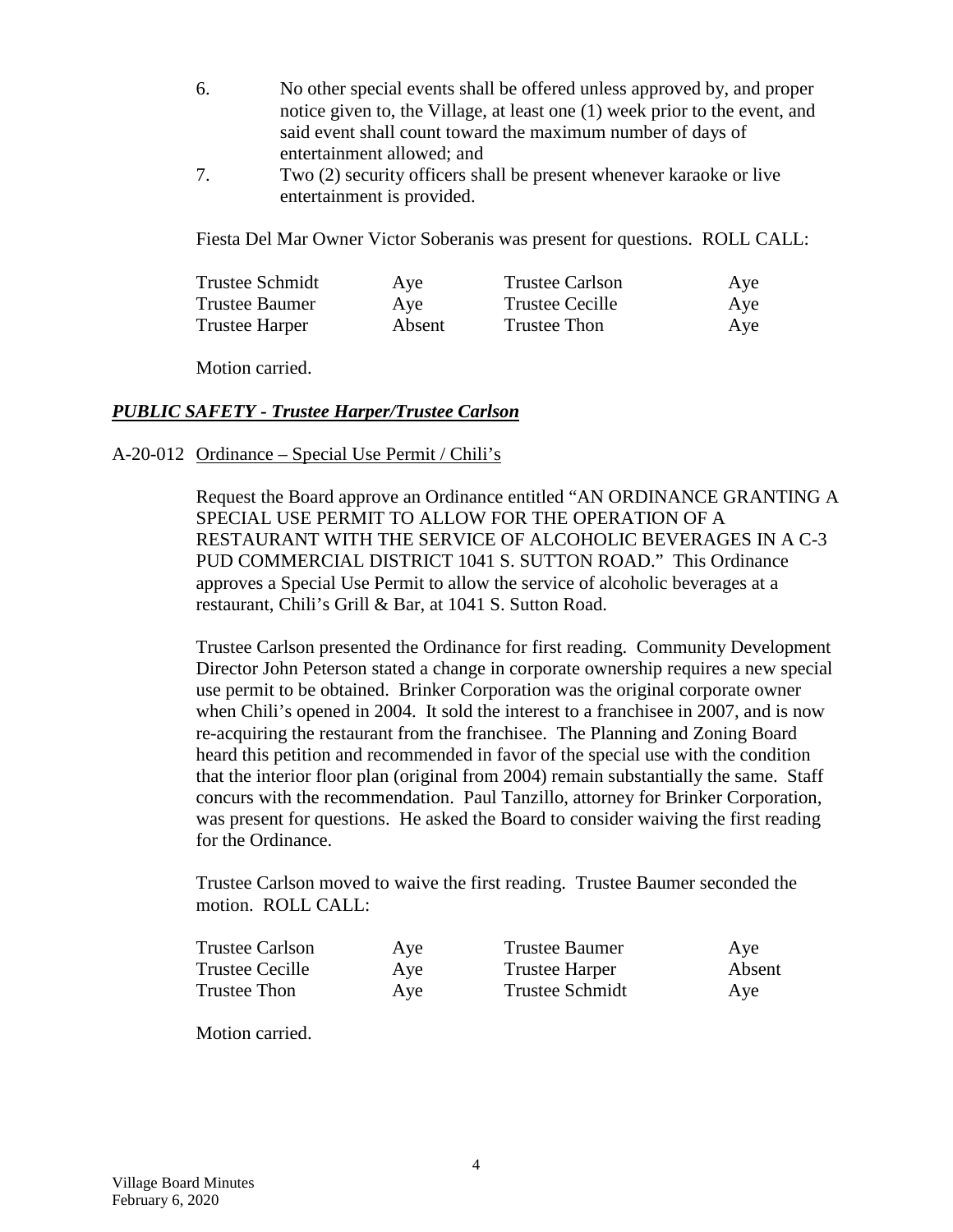Trustee Carlson moved for approval of the Ordinance as presented. Trustee Schmidt seconded the motion. ROLL CALL:

| <b>Trustee Baumer</b> | Aye    | <b>Trustee Cecille</b>  | Aye |
|-----------------------|--------|-------------------------|-----|
| <b>Trustee Harper</b> | Absent | Trustee Thon            | Aye |
| Trustee Schmidt       | Ave    | <b>Trustee Carlson</b>  | Aye |
| Motion carried.       |        | <b>ORDINANCE 2020-2</b> |     |

#### A-20-013 Ordinance – Code Amendment / Parking Tickets

Request the Board approve an Ordinance entitled "AN ORDINANCE AMENDING THE VILLAGE CODE OF ORDINANCES OF THE VILLAGE OF STREAMWOOD TO ESTABLISH PROCEDURES FOR THE DISPOSITION OF STANDING, PARKING AND MOTOR VEHICLE COMPLIANCE VIOLATIONS AND TO ESTABLISH FINES AND PENALTY SCHEDULES." This Ordinance amends various sections of the Village Code regarding the procedures, fines and penalties for parking and other motor vehicle compliance tickets.

Trustee Carlson presented the Ordinance for first reading. Police Chief Daryl Syre stated the Police Department started using the Dacra Municipal Adjudication System in early January. This automates the process of enforcement and adjudication of all standing, parking and motor vehicle compliance violations within the Village. It is necessary to amend certain provisions of the Village Code related to traffic, paking and compliance violation fine schedules to comply with state law for notice requirements and the general penalty provisions for the Village to be consistent with the ticket fine structure. The alternate penalty provision is also amended to clarify that a court and Village hearing officer are authorized to impose more than the minimum fine upon a finding of liable after a trial or hearing. A new code section is added to comply with new state law to clarify the circumstances for towing, liability for costs and where towed vehicles may be stored. The ordinance also expands the list of motor vehicle compliance violations.

Trustee Cecille confirmed that the liability for any towed vehicle is with the vehicle owner and not the operator at the time. Chief Syre asked the Board to consider waiving the first reading so this Ordinance is in effect by the next court adjudication date on February  $18<sup>th</sup>$ .

Trustee Carlson moved to waive the first reading. Trustee Cecille seconded the motion. ROLL CALL:

| <b>Trustee Cecille</b> | Aye | <b>Trustee Harper</b>  | Absent |
|------------------------|-----|------------------------|--------|
| Trustee Thon           | Aye | <b>Trustee Schmidt</b> | Aye    |
| <b>Trustee Carlson</b> | Aye | Trustee Baumer         | Aye    |

Motion carried.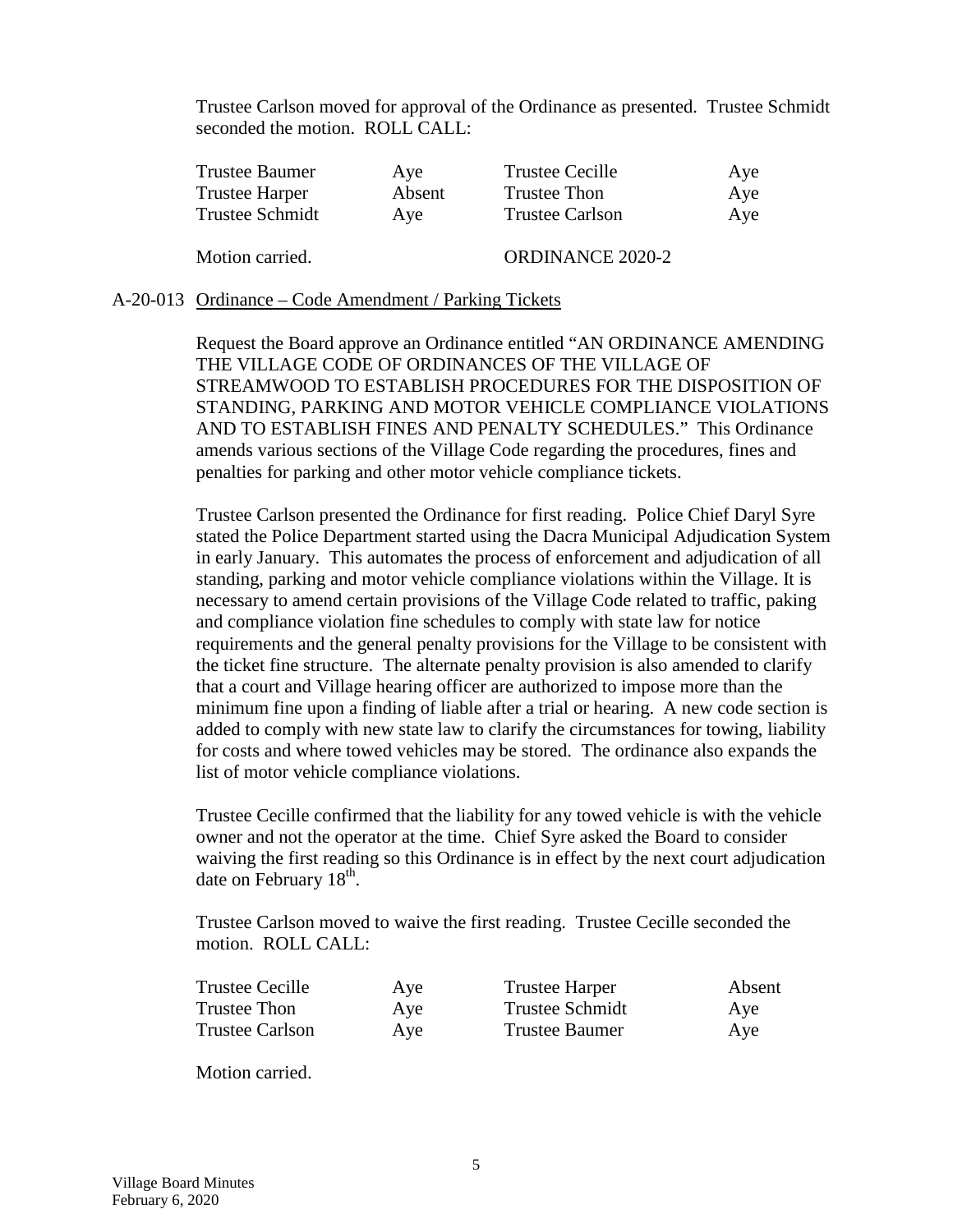Trustee Carlson moved for approval of the Ordinance as presented. Trustee Schmidt seconded the motion. ROLL CALL:

| Trustee Thon           | Aye | <b>Trustee Schmidt</b>  | Aye    |
|------------------------|-----|-------------------------|--------|
| <b>Trustee Carlson</b> | Aye | <b>Trustee Baumer</b>   | Aye    |
| Trustee Cecille        | Aye | <b>Trustee Harper</b>   | Absent |
| Motion carried.        |     | <b>ORDINANCE 2020-3</b> |        |

#### *PUBLIC WORKS - Trustee Baumer/Trustee Schmidt*

#### A-20-014 Resolution – Deep Foundation Piers at Fire Station No. 31

Request the Board approve a Resolution entitled "A RESOLUTION DECLARING THE LOWEST RESPONSIBLE BIDDER AND AUTHORIZING THE EXPENDITURE OF \$287,000 FOR THE INSTALLATION OF DEEP FOUNDATION PIERS AT FIRE STATION NO. 31." This Resolution accepts the bid from Foundation Services, the lowest responsible bidder for the design and installation of the aggregate pier system for Fire Station No. 31, for a cost not to exceed \$287,000.

Trustee Baumer presented the Resolution and moved for approval. Trustee Carlson seconded the motion. Fire Chief Chris Clark stated the construction of the fire station requires piers to support the foundation as the soils are poor on the site. The old building had concrete caissons extending 30 feet deep. A newer solution is a system of aggregate piers drilled into the soil and filled with compacted aggregate stone. The stone "mushrooms" out to form a stable base for the foundation. Approximately 100 piers will be drilled. FGM has successfully used this construction method on other similar projects. MTI Construction Services prepared the bid package; two bids for this part of the project were received, with the one from Foundation Service Corporation being qualified.

Trustee Carlson asked about the soil base before the aggregate is poured and compacted. Public Works Director Matt Mann stated they will drill until they hit hard clay. Trustee Cecille asked about the spacing of the piers. Community Development Director John Peterson stated the grid pattern is designed specifically for each building and spaced accordingly to support the load of the structure. Chief Clark noted this approval is coming prior to the entire project bid to keep the project on schedule. ROLL CALL:

| Trustee Schmidt       | Aye    | <b>Trustee Carlson</b>   | Aye |
|-----------------------|--------|--------------------------|-----|
| <b>Trustee Baumer</b> | Ave    | Trustee Cecille          | Aye |
| <b>Trustee Harper</b> | Absent | Trustee Thon             | Aye |
| Motion carried.       |        | <b>RESOLUTION 2020-4</b> |     |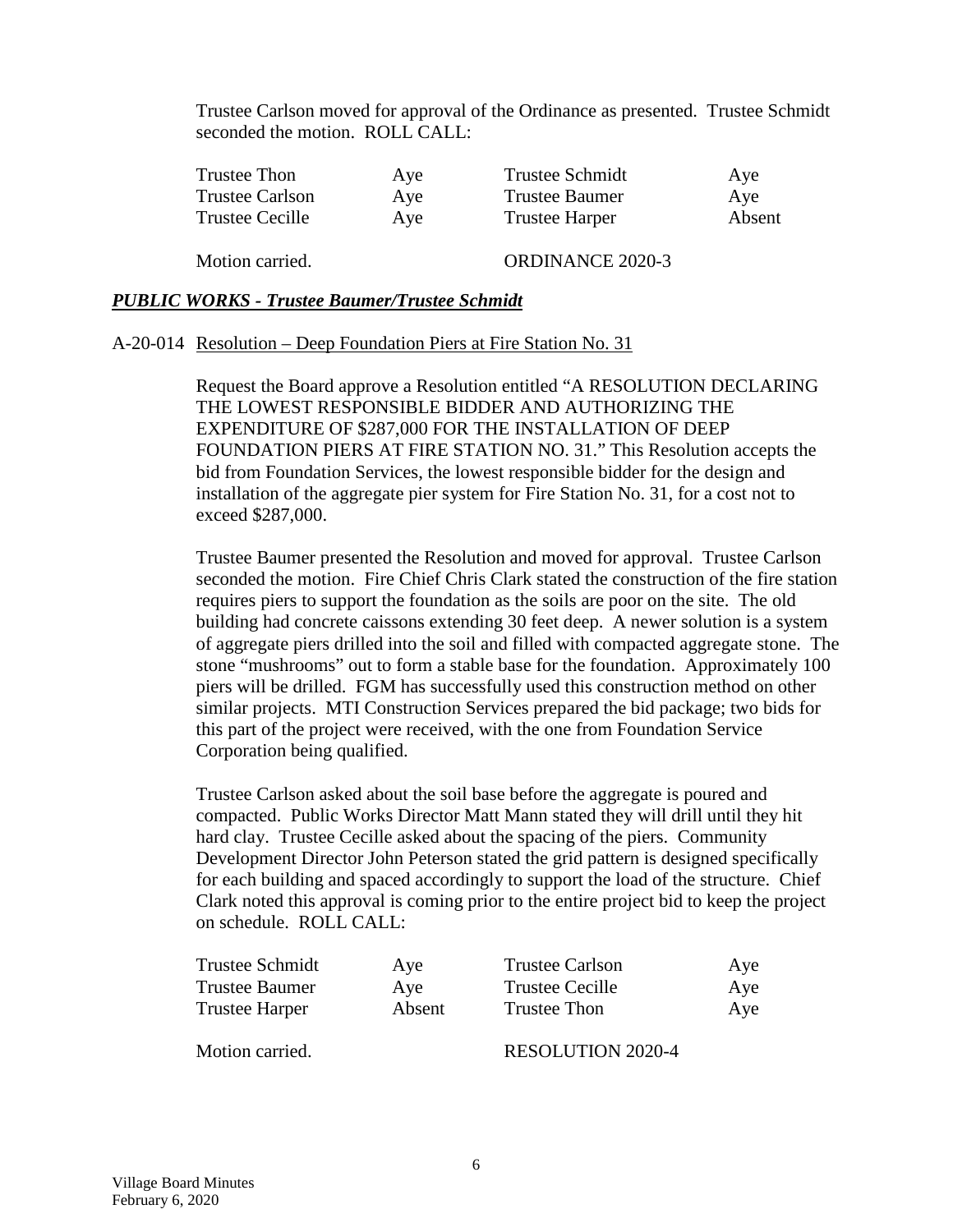### A-20-015 Resolution – E-Review Software

Request the Board authorize a Resolution entitled "A RESOLUTION APPROVING AND AUTHORIZING THE VILLAGE PRESIDENT TO EXECUTE ON BEHALF OF THE VILLAGE AND AUTHORIZING THE VILLAGE CLERK TO ATTEST TO A CERTAIN CONTRACT WITH TYLER TECHNOLOGIES, INC. TO PROVIDE eREVIEW SOFTWARE." This Resolution approves the purchase of electronic review software to be used in conjunction with the EnerGov permitting software.

Trustee Baumer presented the Resolution and moved for approval. Trustee Cecille seconded the motion. IT Director Victor Ambroziak stated this is a new module that interfaces with the EnerGov permitting software which allows plan review and submittal processes to be managed within a browser-based environment. Multiple users (fire, public works, community development) can use this software to mark up and make comments on plans, and return them to the petitioner to be modified with the mark ups being noted so the plans can be checked when re-submitted. The cost of \$30,800 includes \$21,000 for the software and \$9,800 for the implementation; annual maintenance fees are \$8,400.00. Funds were included in FERF for this purchase.

Trustee Cecille asked if the software allows the plans to be printed on paper if needed; Mr. Ambroziak stated printing is available as needed. Trustee Schmidt confirmed that staff training is included in the implementation costs. ROLL CALL:

| Trustee Carlson | Aye | Trustee Baumer        | Aye    |
|-----------------|-----|-----------------------|--------|
| Trustee Cecille | Aye | <b>Trustee Harper</b> | Absent |
| Trustee Thon    | Aye | Trustee Schmidt       | Aye    |

Motion carried. RESOLUTION 2020-5

### A-20-016 Resolution – Clauss Bros / Waive Competitive Bidding

Request the Board authorize a Resolution entitled "A RESOLUTION WAIVING COMPETITIVE BIDDING, ACCEPTING THE PROPOSAL AND AUTHORIZING THE VILLAGE PRESIDENT TO EXECUTE ON BEHALF OF THE VILLAGE AND AUTHORIZING THE VILLAGE CLERK TO ATTEST TO A CERTAIN CONTRACT WITH CLAUSS BROTHERS, INC." This Resolution waives competitive bidding and authorizes a contract extension with Clauss Brothers, Inc. for landscape services with no cost increase.

Trustee Baumer presented the Resolution and moved for approval. Trustee Cecille seconded the motion. Public Works Director Matt Mann stated Clauss Brothers has been contracted for the Village's landscape services for the past several years. They took over the work in 2016 when multiple low bidders were unable to meet the contract requirements, and were the low bidder in 2017. The contract through 2019 allowed for a 5% increase for the 2019 renewal year over the original bid price. Clauss Brothers has offered to renew this contract with no change in price for 2020 and 2021. A third year option (for 2022) is available and the price will be negotiated at that time. Clauss Brothers provides weekly mowing at 31 different locations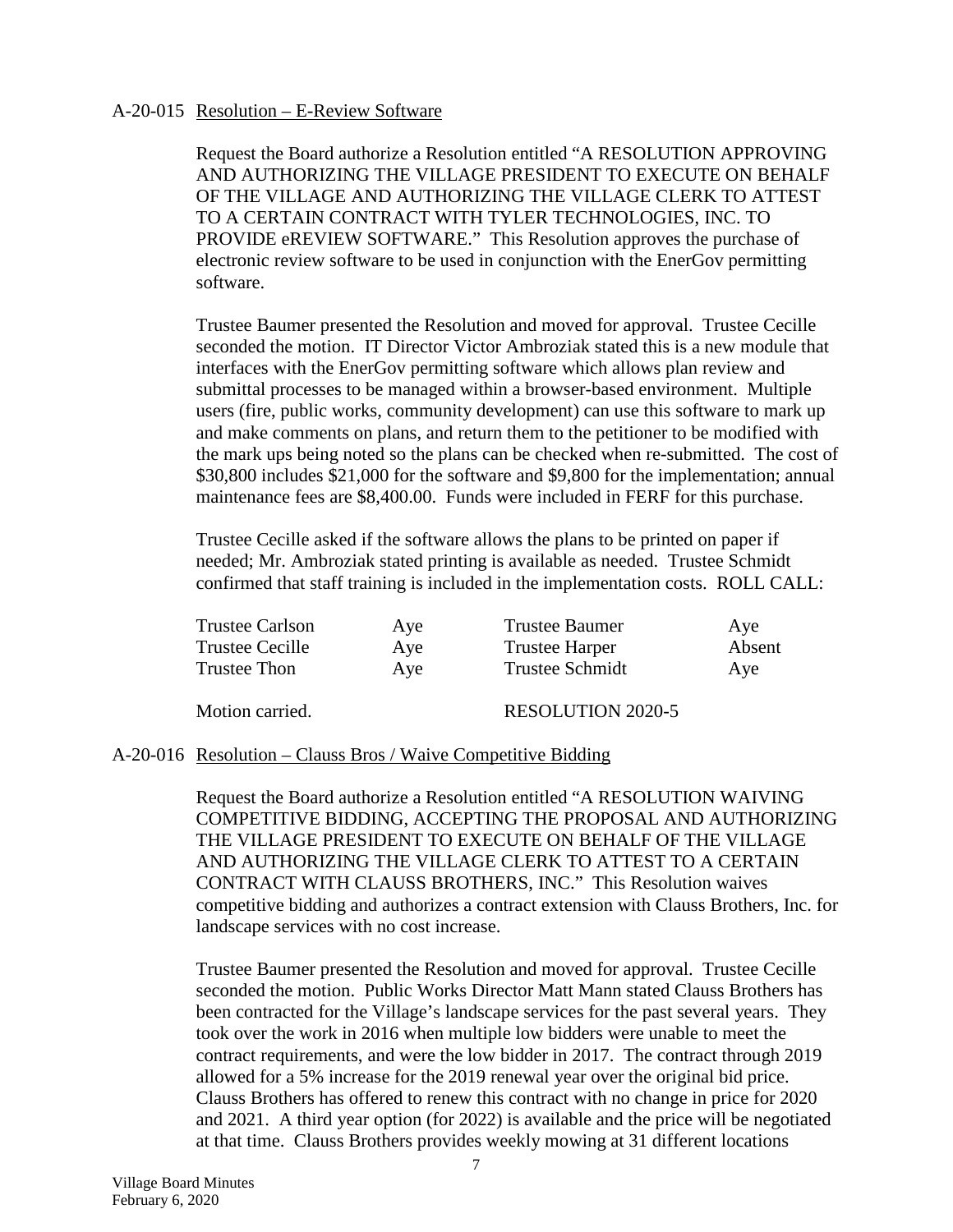including medians, shoulders, special service area, fire stations, and vacant properties as needed. The estimated annual cost is just over \$41,300 annually and \$70 per cut for the vacant properties. Trustee Cecille confirmed that the vacant property cuts are invoiced and collected. Attorney Tom Bastian stated the invoices must be paid before a transfer stamp is sold for the property. ROLL CALL:

| <b>Trustee Baumer</b> | Aye    | Trustee Cecille        | Aye |
|-----------------------|--------|------------------------|-----|
| Trustee Harper        | Absent | Trustee Thon           | Aye |
| Trustee Schmidt       | Aye    | <b>Trustee Carlson</b> | Aye |

Motion carried. RESOLUTION 2020-6

#### *COMMUNITY AFFAIRS - Trustee Thon/Trustee Cecille*

#### A-20-005 Ordinance – Code Amendment / Municipal Cannabis Retailer's Occupation Tax

Request the Board approve an Ordinance entitled "AN ORDINANCE AMENDING CHAPTER 3 ENTITLED "MUNICIPAL OCCUPATION TAXES" OF TITLE 3 ENTITLED "BUSINESS AND LICENSE REGULATIONS" OF THE VILLAGE CODE OF ORDINANCES OF THE VILLAGE OF STREAMWOOD, COOK COUNTY, ILLINIOS BY ADDING THERETO SECTION 3-3-8 ENTITLED "MUNICIPAL CANNABIS RETAILER'S OCCUPATION TAX." This Ordinance authorizes the imposition and collection of taxes associated with the sale of recreational cannabis and related products consistent with recent changes to state law.

Trustee Thon presented the Ordinance for second reading and moved for approval. Trustee Schmidt seconded the motion. ROLL CALL:

| <b>Trustee Cecille</b> | Aye | <b>Trustee Harper</b>   | Absent |
|------------------------|-----|-------------------------|--------|
| Trustee Thon           | Ave | <b>Trustee Schmidt</b>  | Ave    |
| <b>Trustee Carlson</b> | Ave | <b>Trustee Baumer</b>   | Aye    |
| Motion carried.        |     | <b>ORDINANCE 2020-4</b> |        |

#### A-20-006 Ordinance – Personnel Policy

Request the Board approve an Ordinance entitled "AN ORDINANCE AMENDING TITLE 1, CHAPTER 11 OF THE VILLAGE CODE OF STREAMWOOD AMENDING THE PERSONNEL POLICY MANUAL." This Ordinance makes changes to the Village's Personnel Policy to ensure consistency with recent state statute changes regarding testing for controlled substances and unpaid leave.

Trustee Thon presented the Ordinance for second reading and moved for approval. Trustee Schmidt seconded the motion. ROLL CALL:

| Trustee Thon    | Aye | Trustee Schmidt       | Aye    |
|-----------------|-----|-----------------------|--------|
| Trustee Carlson | Aye | Trustee Baumer        | Ave    |
| Trustee Cecille | Aye | <b>Trustee Harper</b> | Absent |
|                 |     |                       |        |

Motion carried. CORDINANCE 2020-5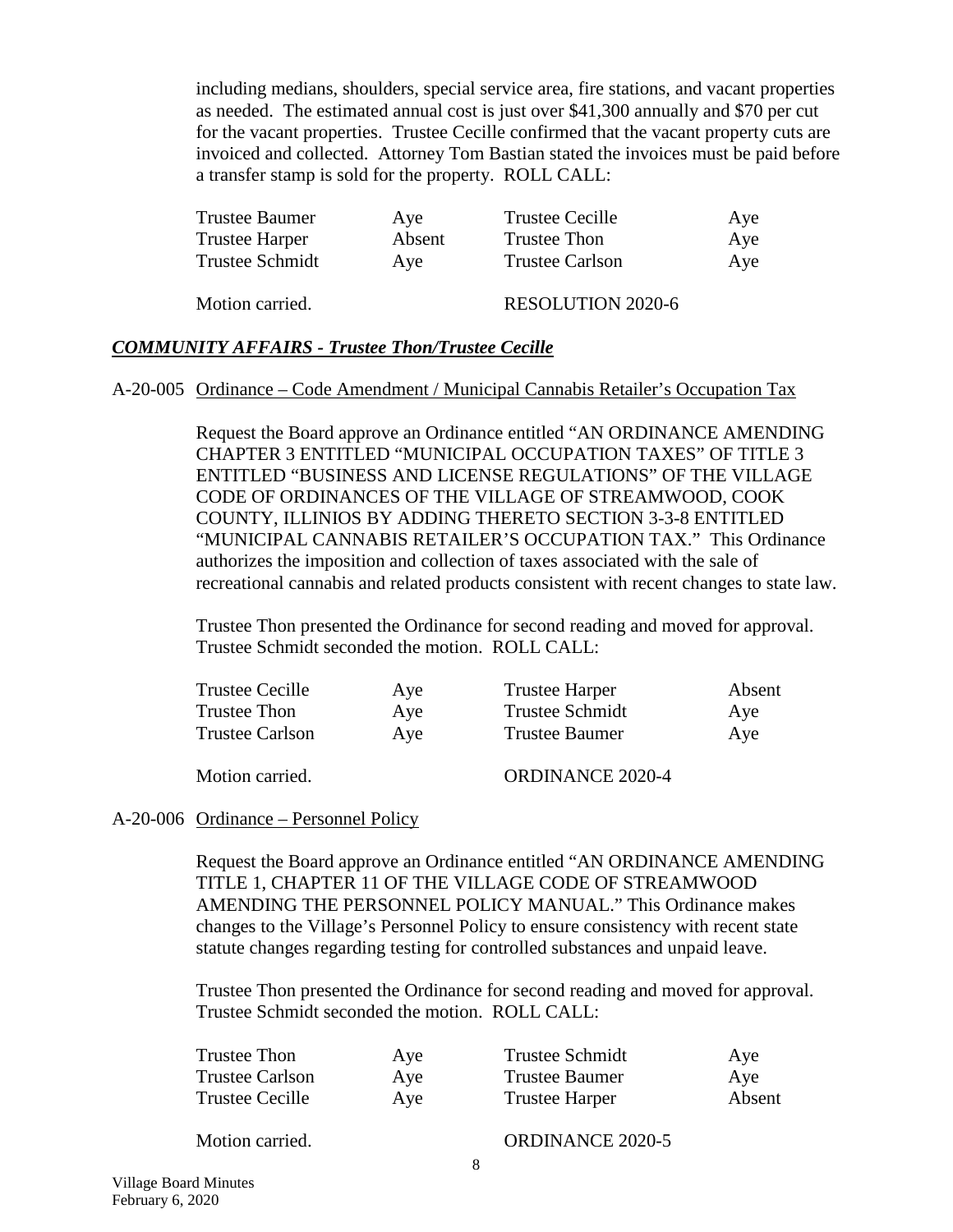### *LEGISLATIVE – Trustee Cecille/Trustee Thon*

### A-20-007 Ordinance – Code Amendment / Purchase, Sale and Possession of Tobacco and Tobacco Products

Request the Board approve an Ordinance entitled "AN ORDINANCE AMENDING TITLE 3, CHAPTER 7, ARTICLE 2, SECTION 3-7-2-3 AND SECTION 3-7-2-4 AND TITLE 4, CHAPTER 5, SECTION 4-5-3(A)(2) AND SECTION 4-5-8 RELATED TO THE PURCHASE, SALE AND POSSESSION OF TOBACCO AND TOBACCO PRODUCTS OF THE VILLAGE CODE OF ORDINANCES OF THE VILLAGE OF STREAMWOOD, COOK COUNTY, ILLINOIS." This Ordinance makes changes to the Village Code to ensure consistency with recent changes to state and federal law regarding the sale, purchase, and possession of tobacco products.

Trustee Cecille presented the Ordinance for second reading and moved for approval. Trustee Schmidt seconded the motion. ROLL CALL:

| Trustee Schmidt       | Aye    | <b>Trustee Carlson</b>  | Aye |
|-----------------------|--------|-------------------------|-----|
| <b>Trustee Baumer</b> | Aye    | <b>Trustee Cecille</b>  | Aye |
| <b>Trustee Harper</b> | Absent | Trustee Thon            | Aye |
| Motion carried.       |        | <b>ORDINANCE 2020-6</b> |     |

#### A-20-008 Ordinance – Code Amendment / Cannabis

Request the Board approve an Ordinance entitled "AN ORDINANCE AMENDING SECTION 4-3-28 ENTITLED "DRUGS AND DRUG PARAPHERNALIA" OF CHAPTER 3 ENTITLED "MISDEMEANORS" OF TITLE 4 ENTITLED "POLICE REGULATIONS" OF THE VILLAGE CODE OF ORDINANCES OF THE VILLAGE OF STREAMWOOD." This Ordinance makes changes to the Village Code to ensure consistency with recent state statute changes regarding the use and possession of cannabis and cannabis-related products.

Trustee Cecille presented the Ordinance for second reading and moved for approval. Trustee Schmidt seconded the motion. ROLL CALL:

| <b>Trustee Carlson</b><br>Trustee Cecille | Aye<br>Aye | Trustee Baumer<br><b>Trustee Harper</b> | Aye<br>Absent |
|-------------------------------------------|------------|-----------------------------------------|---------------|
| <b>Trustee Thon</b>                       | Aye        | <b>Trustee Schmidt</b>                  | Ave           |
| Motion carried.                           |            | <b>ORDINANCE 2020-7</b>                 |               |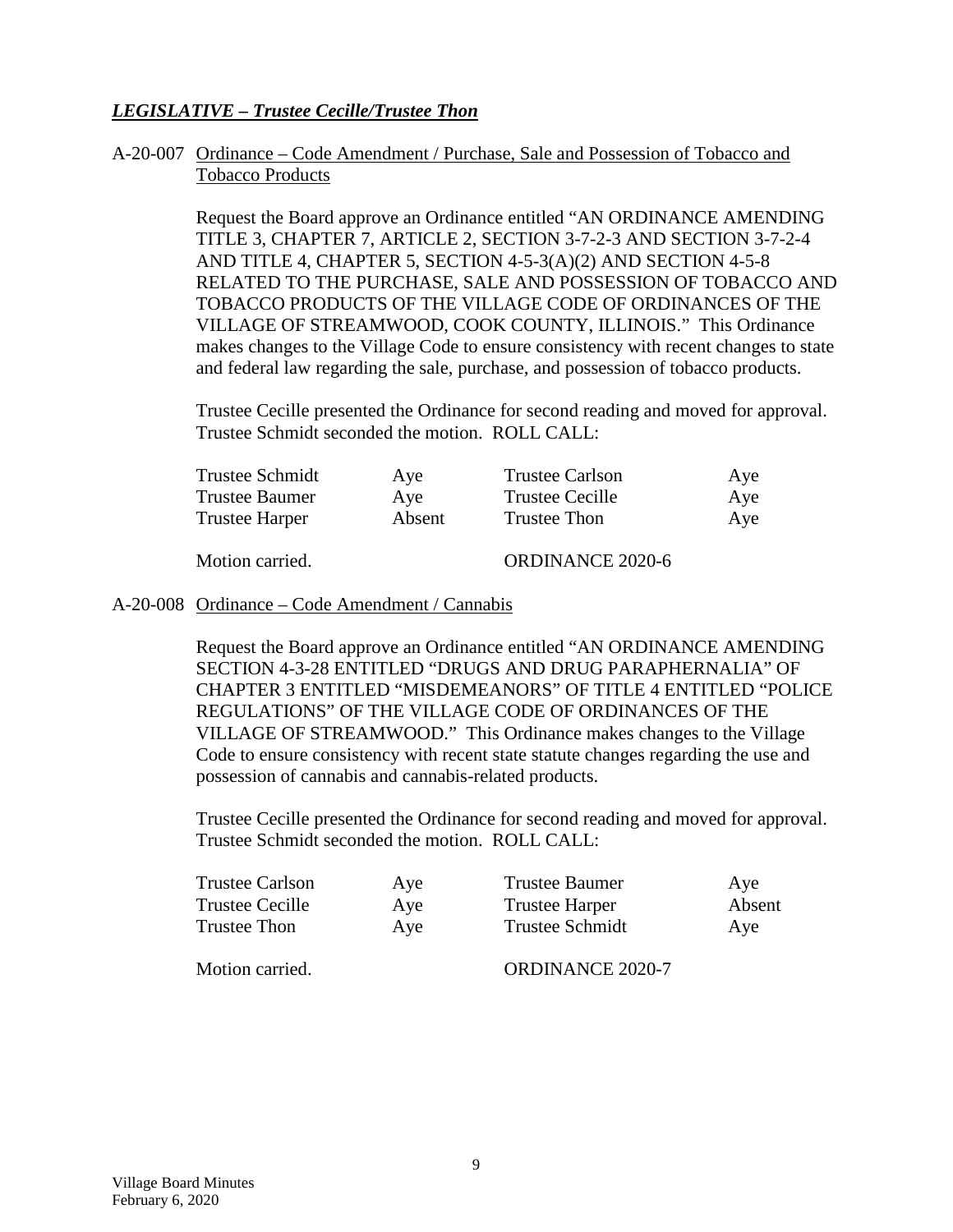### *FINANCE - Trustee Schmidt/Trustee Baumer*

#### A-20-017 Motion – Approval of Semi-Monthly Expenditures

Request the Board approve the semi-monthly expenditures in the amount of \$789,165.30 which represents the total of the schedule of bills dated February 6, 2020.

| General Fund                         | \$249,223.35 |
|--------------------------------------|--------------|
| <b>Wetland Special Service Areas</b> | 4,841.58     |
| Capital Replacement Fund             | 70,889.42    |
| <b>Street Improvement Fund</b>       | 88,290.85    |
| <b>Equipment Replacement Fund</b>    | 65,746.00    |
| <b>Facilities Replacement Fund</b>   | 201,126.10   |
| Water and Sewer Fund                 | 76,455.11    |
| Golf Fund                            | 23,955.18    |
| <b>Police Pension Fund</b>           | 8,637.71     |
|                                      |              |
| Total                                | \$789,165.30 |

Trustee Schmidt moved for approval of the semi-monthly expenditures as presented. Trustee Cecille seconded the motion. ROLL CALL:

| Trustee Baumer        | Aye    | Trustee Cecille        | Aye |
|-----------------------|--------|------------------------|-----|
| <b>Trustee Harper</b> | Absent | Trustee Thon           | Aye |
| Trustee Schmidt       | Aye    | <b>Trustee Carlson</b> | Aye |

Motion carried.

#### A-20-018 Ordinance – Approval of Amendment to Title 3, Chapter 4 / Liquor Licensing

Request the Board approve an Ordinance entitled "AN ORDINANCE AMENDING SECTION 3-4-8 ENTITLED "LICENSE CLASSIFICATIONS, FEES, NUMBER ISSUED" OF CHAPTER 4 ENTITLED "ALCOHOLIC LIQUOR DEALERS" OF TITLE 3 ENTITLED "BUSINESS AND LICENSE REGULATIONS," OF THE VILLAGE CODE OF ORDINANCES OF THE VILLAGE OF STREAMWOOD." This Ordinance amends the number of select liquor license classifications available for purchase to conform to the actual number of licenses outstanding at this time.

Trustee Schmidt presented the Ordinance for first reading. Attorney Tom Bastian stated the Village Code needs to be amended to reflect the actual number of liquor licenses issued. With the opening of Streamwood Wine & Liquor, and the impending issuance of a license to May's 2, the Class B licenses will increase to 12, and the Class F and V licenses will increase to 19. Attorney Bastian asked the Board to consider waiving the first reading.